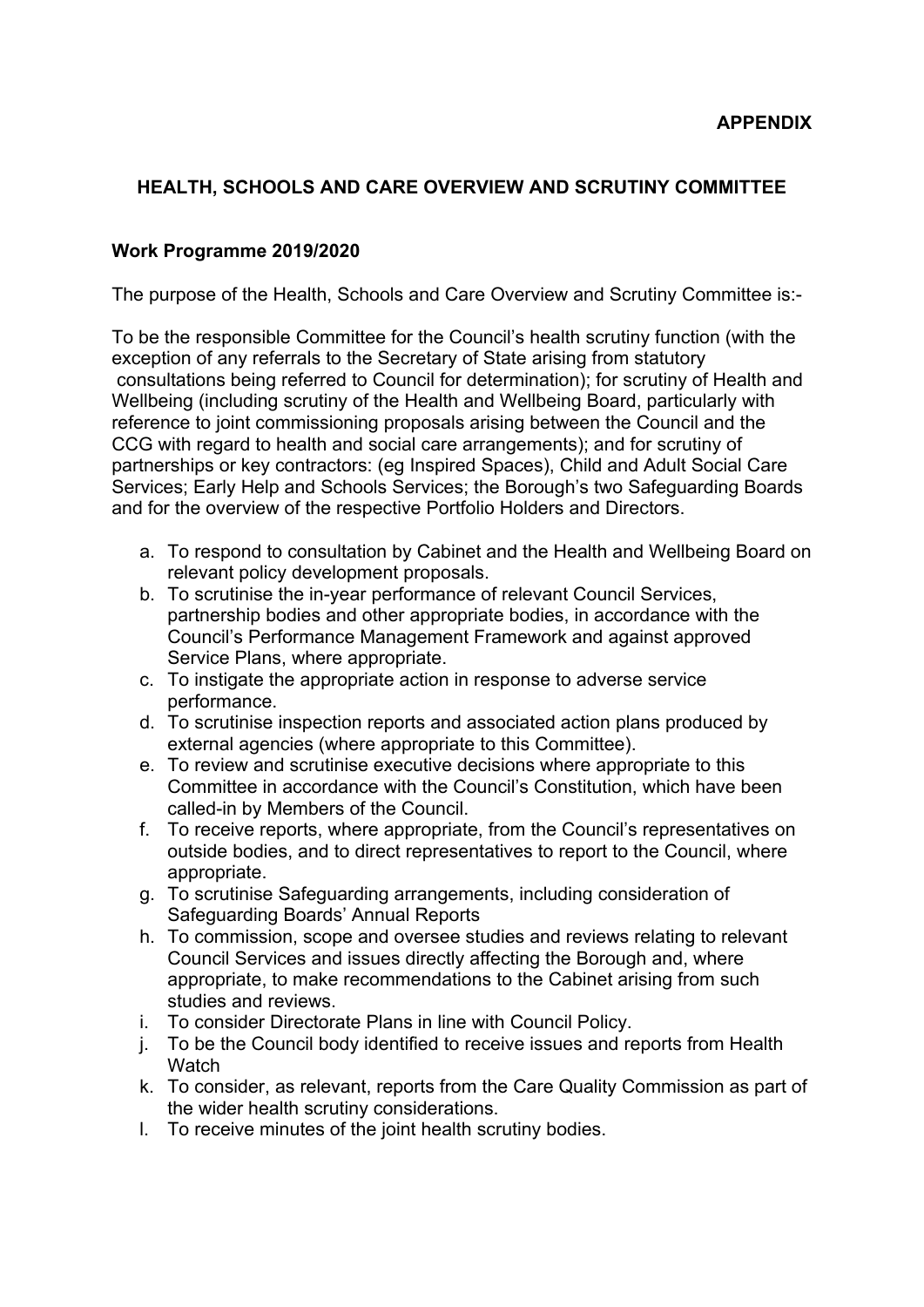## **26th June 2019**

| <b>Work Programme</b>                             | To consider the Committee's Work |
|---------------------------------------------------|----------------------------------|
|                                                   | Programme for 2019/20            |
| Call-in/Member items/other referrals              |                                  |
| Directorate Plan Updates (4 <sup>th</sup> Quarter | Performance management and       |
| 2018/2019)                                        | monitoring                       |
| • Children's Services                             |                                  |
| • Adult Care Services                             |                                  |
| • Public Health Service                           |                                  |
| <b>Special Autism School</b>                      | Performance management and       |
|                                                   | monitoring                       |

# **17th September 2019**

| Work Programme                              | To note the Committee's Work<br>Programme for 2019/20 |
|---------------------------------------------|-------------------------------------------------------|
| Call-in/Member items/other referrals        |                                                       |
| Adult Care Market Oversight Report - 1st    |                                                       |
| Quarter 2019/20                             |                                                       |
| Extra School Places - Determination of      | Scrutiny of proposals                                 |
| <b>Statutory Proposals for Enlargements</b> |                                                       |
| and SEN Resourced Provision, and            |                                                       |
| <b>Additional Capacity</b>                  |                                                       |
| Link4Life Annual Performance Review         | Performance management and                            |
| 20178/19                                    | monitoring                                            |
| Joint Health O&S Committee for              | Minutes for information                               |
| Pennine Acute Hospitals NHS Trust           |                                                       |

# **20th November 2019**

| <b>Work Programme</b>                                         | Update                        |
|---------------------------------------------------------------|-------------------------------|
| Call-in/Member items/other referrals                          |                               |
| Northern Care NHS Alliance - Update                           | Scrutiny of partner/providers |
| on service provision                                          |                               |
| Directorate Plan Updates (1 <sup>st</sup> and 2 <sup>nd</sup> | Performance management and    |
| Quarter 2019/20)                                              | monitoring                    |
| • Children's Services                                         |                               |
| • Adult Care Services                                         |                               |
| • Public Health Service                                       |                               |
| Adult Care Market Oversight Report - 2 <sup>nd</sup>          | Performance management and    |
| <b>Quarter 2019/20</b>                                        | monitoring                    |
| Bury and Rochdale Youth Justice Plan                          | Pre-scrutiny prior to Cabinet |
| 2019 - 2021                                                   | consideration                 |
| Disabled Facilities Grants and                                | Performance monitoring and    |
| <b>Associated Assistance Policy</b>                           | management                    |
| SEND update                                                   | Performance monitoring and    |
|                                                               | management                    |